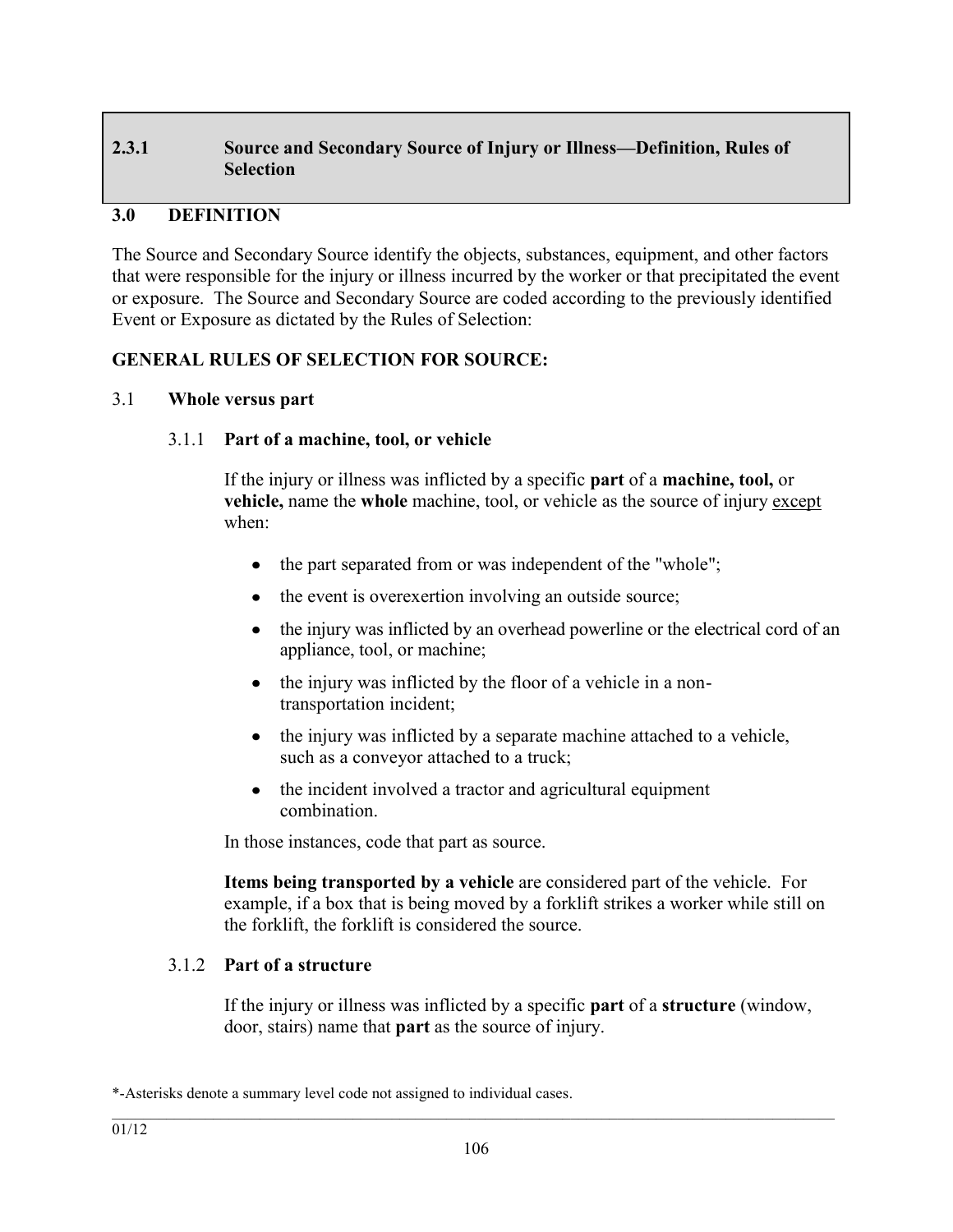## 3.2 **Containers**

When an injury or illness was produced by a filled **container,** name the container, not the contents, as the source unless the injury or illness was directly inflicted by the contents, such as hot liquids or chemicals.

## 3.3 **Bodily motion or position**

Name **Bodily motion or position** as the source of injury or illness only when the injury resulted solely from the stress or strain induced by the free movement of the body or its parts (voluntary or involuntary), or from the assumption of a strained or unnatural body position.

Bodily motion or position includes injuries or illnesses resulting from reaching, turning, twisting, bending, walking, climbing, running, and from efforts to recover from a loss of equilibrium, provided that the loss of equilibrium does not result in a fall or in forcible contact with an object above the working surface.

Do **not** name **Bodily motion or position** as the source of injury or illness if the injury or illness resulted from any of the following:

- $\bullet$  falling,
- bumping into or striking an external object,  $\bullet$
- nonrepetitive lifting, pushing, pulling, wielding, or throwing an external object.

For injuries or illnesses in which either **Repetitive motion** or **Sustained viewing** is coded as the event, select bodily motion or position as the source of injury or illness.

# 3.4 **Choosing between multiple objects or substances:**

- 3.4.1 Contacts with objects or equipment (event): When an injury results from forcible contact with two or more objects, either simultaneously or in rapid sequence, and it is impossible to determine which object directly produced the injury, select the source as follows:
	- When the choice is between a moving object and a stationary object, select the moving object. *Example: If a person is struck by a rolling vehicle and thrown against a post, name the vehicle as the source of injury.*
	- When the choice is between two moving objects or between two stationary objects, select that which was contacted last. *Example: If a worker is struck by a roll of paper and then a box and it is unclear which caused the head injury, code the box as the source.*

\*-Asterisks denote a summary level code not assigned to individual cases.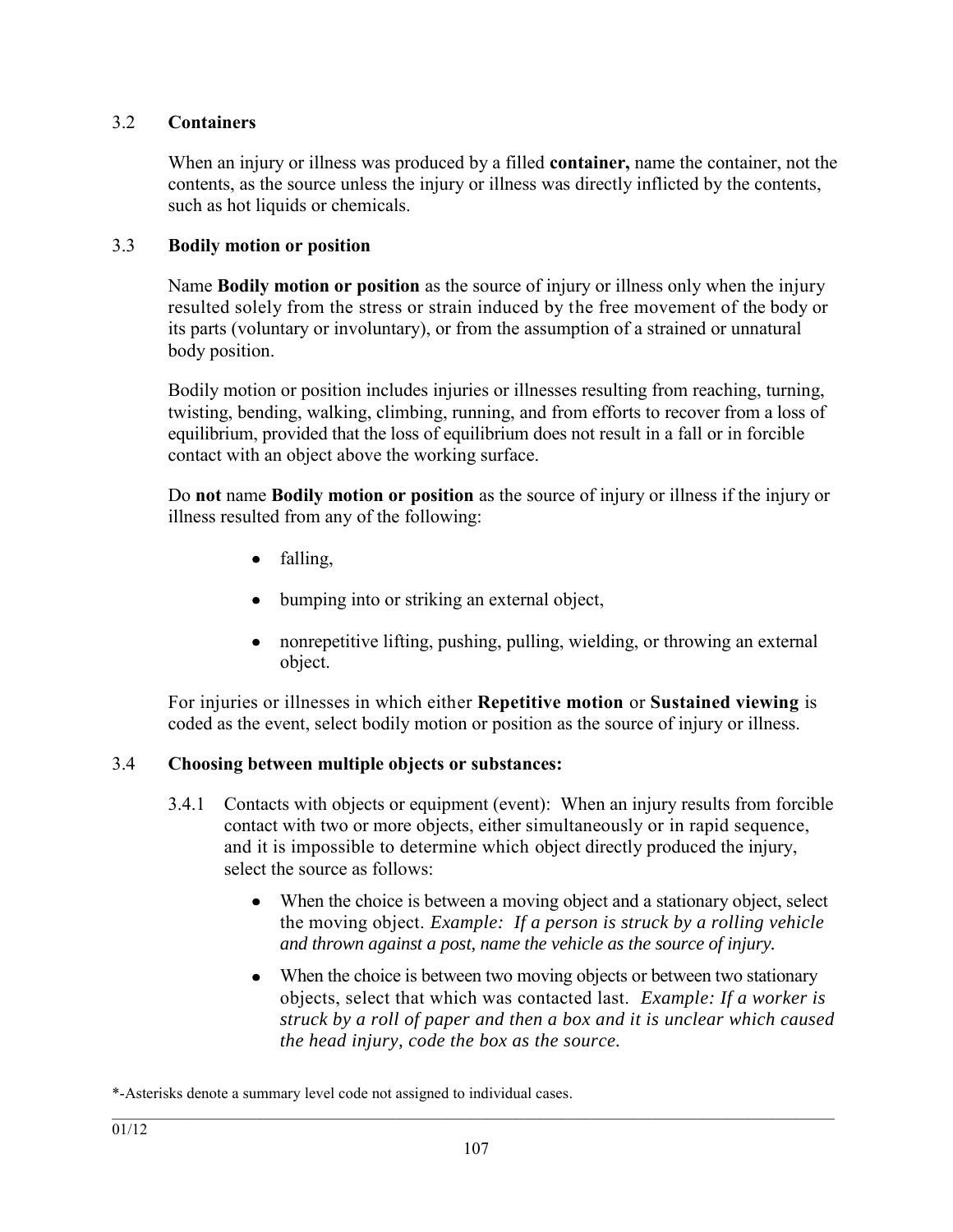- 3.4.2 When an injury or illness results from two or more different objects or substances, all of which contributed to producing the injury or illness, select the source code as follows:
	- Select the "Multiple" code for that combination of objects and substances if one exists at the appropriate level;
	- When the two objects or substances are in the same division and there is no appropriate "Multiple" code, select the divisional n.e.c. code for that division. If they are in the same group within a division, select the group  $n.e.c.$ ;
	- When the two objects or substances are not in the same division, use the code for **Other sources, n.e.c.**

## 3.5 **Weather, atmospheric conditions, and geological events**

Select **Weather and atmospheric conditions** or geological events—**Floods, Earthquakes, Avalanches**—as the source of injury or illness when that is the only possible source identified.

*For example, if a worker sustained multiple injuries in an earthquake, and no other source could be determined, select earthquake as the source of injury. However, if an employee were driving in a rainstorm and was injured in an automobile accident, select the vehicle as the source.* 

# **GENERAL RULES OF SELECTION FOR SECONDARY SOURCE:**

### 3.6 **Codes to be used**

Use the Source of Injury or Illness Classification Structure for coding secondary source of injury or illness.

### 3.7 **When two objects or substances contributed to an event**

In the absence of a specific rule, if **two objects or substances** contributed to an event, name the object, or substance which was not selected as the source. If more than two objects, substances, other than source, are involved, select:

- powered or energized objects over nonpowered objects,
- moving objects over nonmoving objects,
- objects actively contributing to the event over passive objects.

# 3.8 **Weather, atmospheric conditions, and geological events**

<sup>\*-</sup>Asterisks denote a summary level code not assigned to individual cases.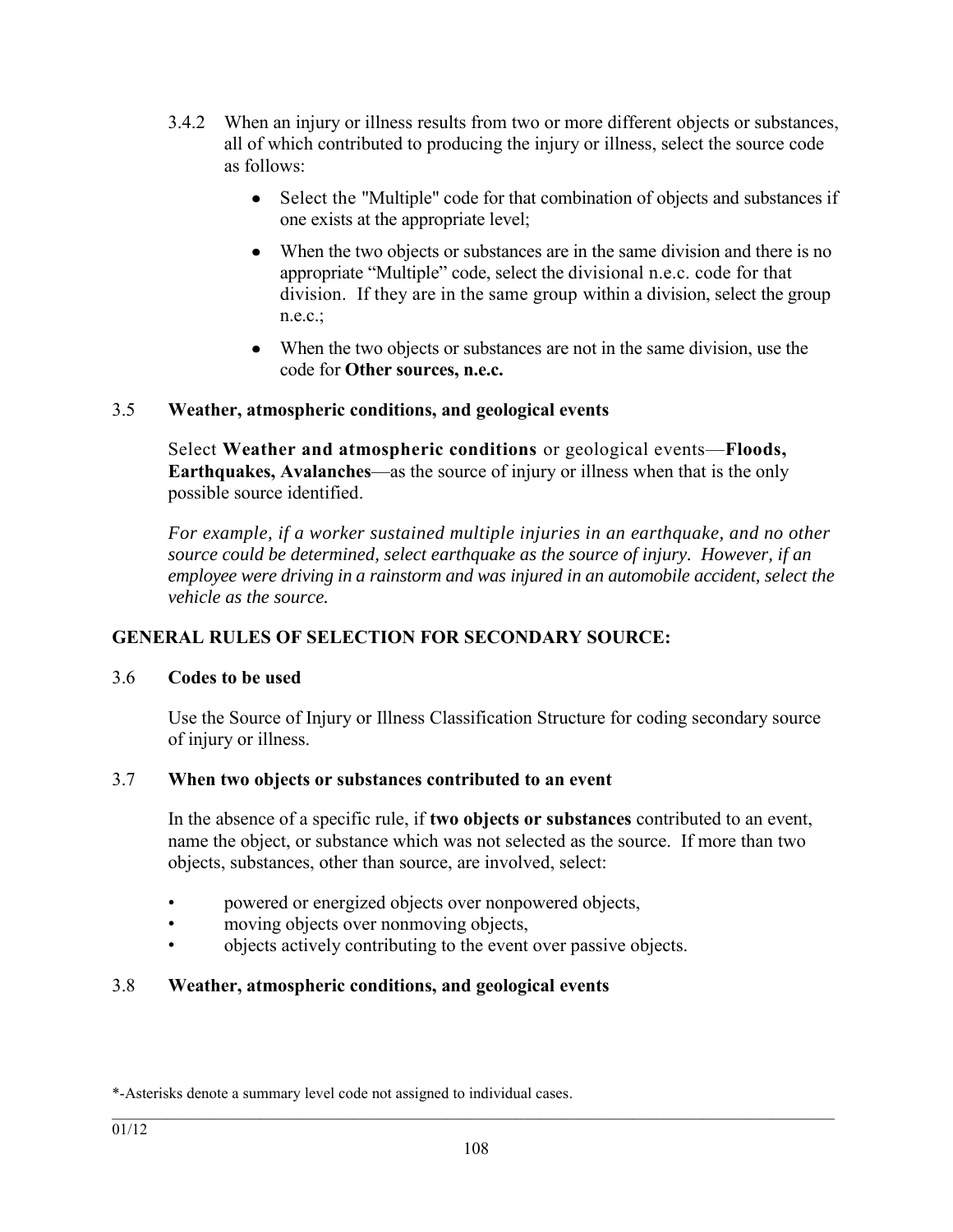Select **Weather and atmospheric conditions** or geological events—**Floods, Earthquakes, Avalanches**—as the secondary source of injury or illness when that is the only possible secondary source identified.

*For example, if a worker sustained multiple injuries when struck by an object in an earthquake, select earthquake as the secondary source.* 

## 3.9 **No contributing factors**

If **no object, substance, or person** is determined to meet the definition and rules listed above, no secondary source is selected. Objects which inflict an injury, but which neither generated the source nor contributed to the event, should not be selected as the secondary source.

*For example, if a worker falls from a vehicle in a transportation incident and is injured when hitting the road surface, the road is not selected as the secondary source.* 

# **RULES OF SELECTION BASED ON EVENT OR EXPOSURE:**

# 3.10 **Violence and other injuries by person or animal**

*Source:* Name the person or animal responsible for the injury or illness.

*Secondary source:* Name the injury-producing weapon, object, or substance, if any.

**Example:** *If a robber shoots a store clerk in the leg with a handgun, the source would be robber and the secondary source would be the handgun.*

# 3.11 **Transportation incidents**

*Source:* Name the vehicle the worker was in or on at the time of the incident. If the worker was struck by a vehicle while on foot, name the vehicle which struck him or her.

*Secondary source:* Name the object or vehicle with which the worker's vehicle collided, if any. If no collision occurred, then name the contributing object or substance, such as ice, rain, etc. And if two objects were struck, code the object that most likely caused the injury.

**Example:** *If the worker was driving a semitrailer that collided with a passenger van, the source would be the semitrailer and the secondary source would be the passenger van.* 

**Example:** *If the worker was driving a tractor pulling a plow, fell from the tractor and was struck by the plow, the source would be the tractor and the secondary source would be the plow.* 

# 3.12 **Fires and explosions**

<sup>\*-</sup>Asterisks denote a summary level code not assigned to individual cases.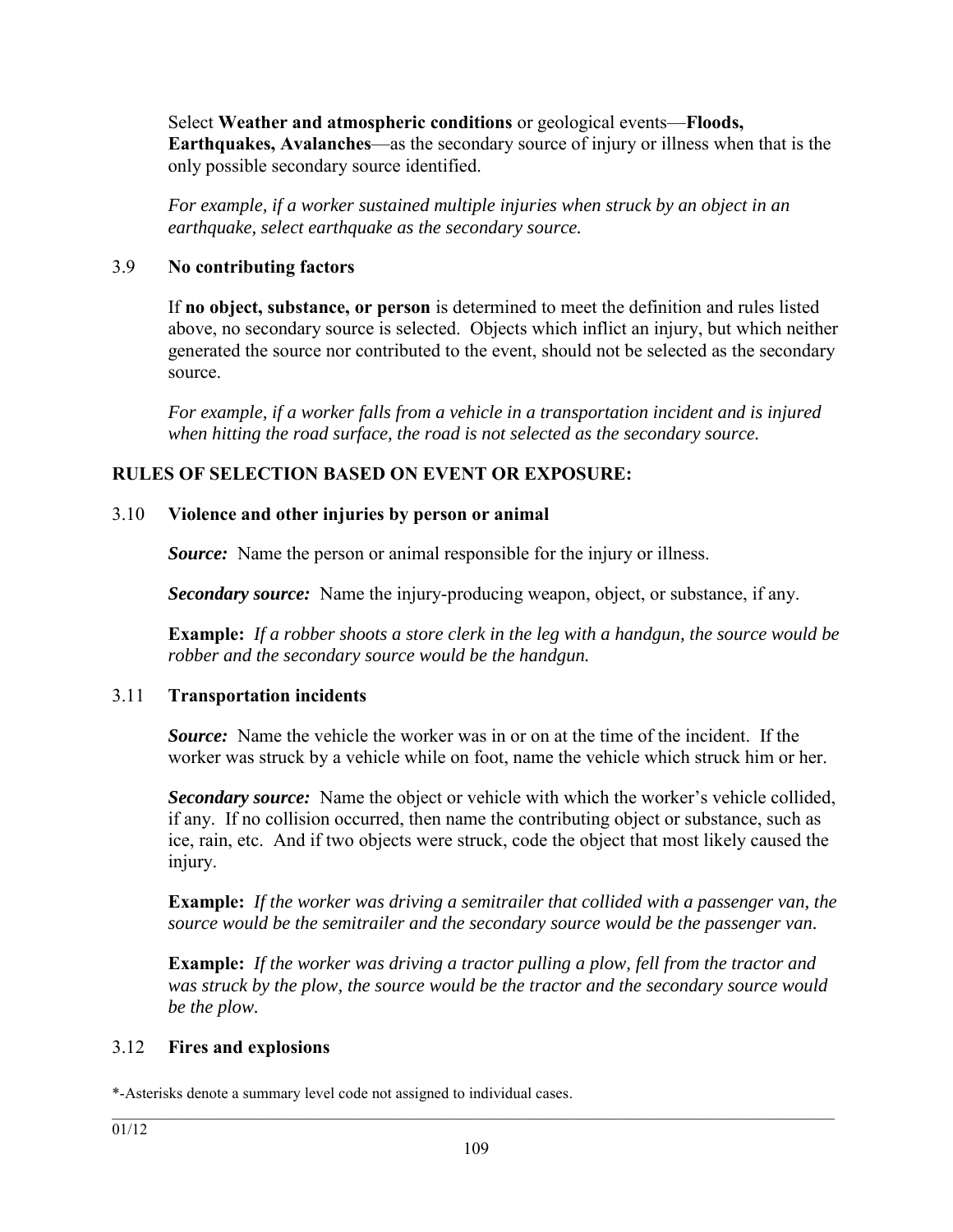*Source:* Name the burning substance or object or the item that exploded.

*Secondary source:* Name the ignition source or contributing factor, if known.

**Example:** *If a firefighter was burned while extinguishing an electrical fire in a warehouse, the source would be warehouse, and the secondary source would be electrical wiring.*

### 3.13 **Falls, slips, trips**

#### 3.13.1 **Slips and trips without falls**

*Source:* Name bodily motion as the source when a musculoskeletal injury results.

*Secondary source:* Name the object or substance that contributed to the slip or trip, if known.

*Example: If a worker trips over a box on the floor and suffers a sprain in recovering, bodily motion is the source and the box is the secondary source.* 

#### 3.13.2 **Falls on same level**

*Source:* Name the surface on or from which the worker fell.

*Secondary source:* Name the object or substance, if any, that contributed to the worker's fall.

**Example:** *If a worker slips on a patch of ice in the parking lot and falls breaking her wrist, the source will be the parking lot and the ice will be the secondary source.* 

### 3.13.3 **Falls to lower level**

*Source:* Name the equipment or part of the structure (structural element) from or through which the worker fell.

*Secondary source:* Name the object or substance, if any, that contributed to the worker's fall.

**Example:** *If a worker fell to the ground after the roof truss on which he was standing gave way, the source would be the roof truss. The secondary source is left blank because no contributing factor other than the roof truss was mentioned.*

### 3.14 **Contact with objects and equipment**

*Source:* Name the object or substance that directly injured the worker.

\*-Asterisks denote a summary level code not assigned to individual cases.

 $\mathcal{L}_\mathcal{L} = \{ \mathcal{L}_\mathcal{L} = \{ \mathcal{L}_\mathcal{L} = \{ \mathcal{L}_\mathcal{L} = \{ \mathcal{L}_\mathcal{L} = \{ \mathcal{L}_\mathcal{L} = \{ \mathcal{L}_\mathcal{L} = \{ \mathcal{L}_\mathcal{L} = \{ \mathcal{L}_\mathcal{L} = \{ \mathcal{L}_\mathcal{L} = \{ \mathcal{L}_\mathcal{L} = \{ \mathcal{L}_\mathcal{L} = \{ \mathcal{L}_\mathcal{L} = \{ \mathcal{L}_\mathcal{L} = \{ \mathcal{L}_\mathcal{$